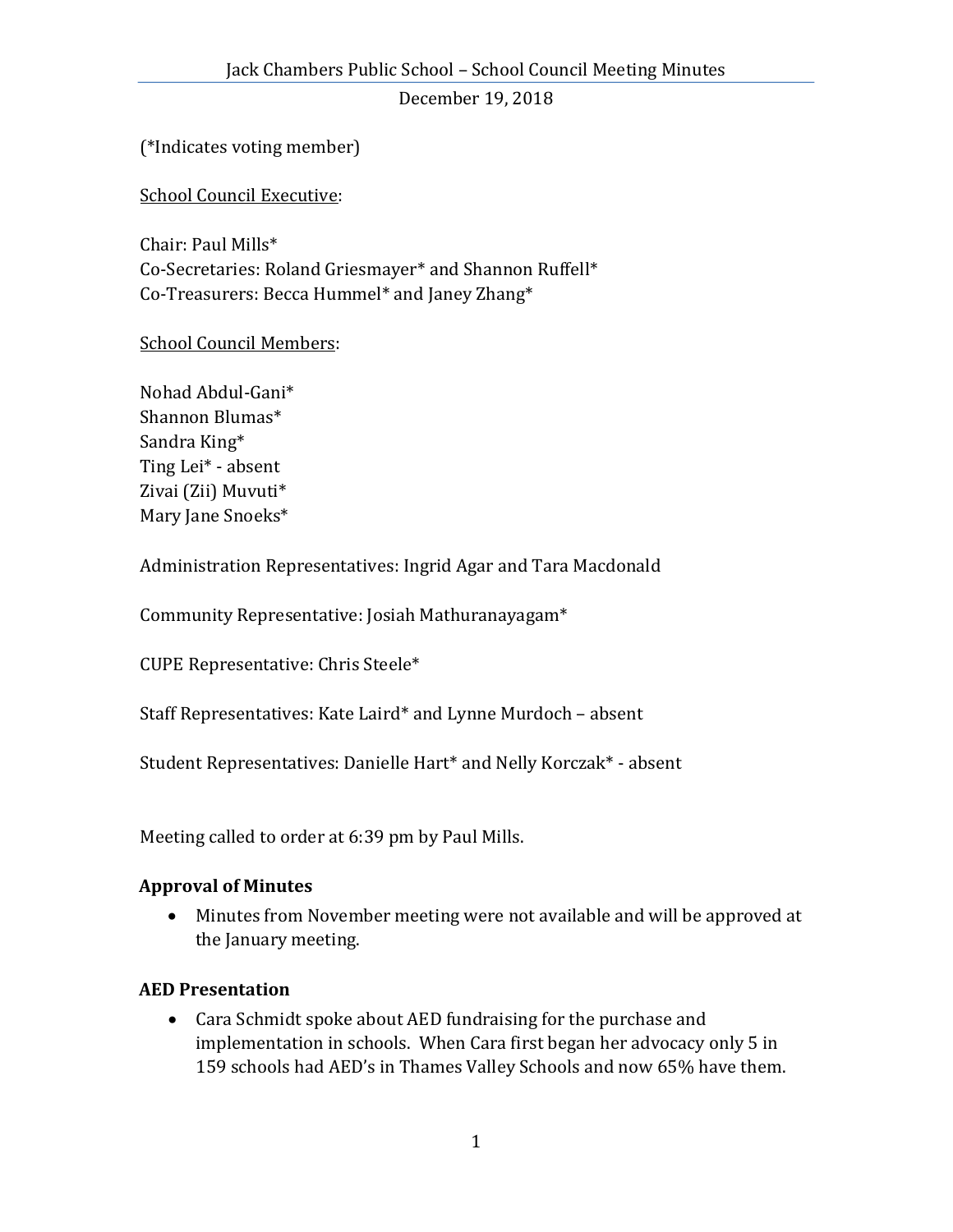- AED stands for Automated External Defibrillator. The AED comes in an enclosed box with instructions and the victim's heart is shocked. Anyone can use them. A sticker will be placed on the external doors to show that an AED is accessible.
- $\bullet$  It was discussed to train the grade 7/8's on the use.
- The cost is \$1400 and Cara can fund an AED for Jack Chambers 100% and we can share our fundraising with a sister school that is less fortunate so they can get one too.
- Dr. Lubell donated \$250.
- Marion Moynihan, Superintendent, sent an email update that funding may become available for AED's in the future.
- Roland put forward motion to approve funding for up to \$1300 if no school funding is granted, Shannon R seconded and it was approved unanimously.

# **Financial Report**

- Balance as of November 30, 2018: \$5,145.51
- New transactions as follows:
	- +\$635.00 Market table fees
	- + \$655.40 Donations and bake sale at market
	- +\$2,443.85 November hot lunch
	- +32.20 Concession stand at volleyball tournament
	- +\$15.00 Black bag purchased

-\$200.00 Popcorn maker -\$1,700.00 Volleyball equipment

Balance as of December 19, 2018: \$7,026.95

# **Committee Reports**

- Fundraising (Shannon Blumas)
	- o Holiday market raised \$1,290.40
		- New ideas for next year's market include a picture with Santa, pancake breakfast and a silent auction.
	- $\circ$  The next fundraiser is a movie night to be held January 17<sup>th</sup> and 25<sup>th</sup>
		- I January 17<sup>th</sup> is a family night for JK to grade 5. Families can purchase a family pass via cash online then purchase on site add on's like candy, glow stick bracelets, etc.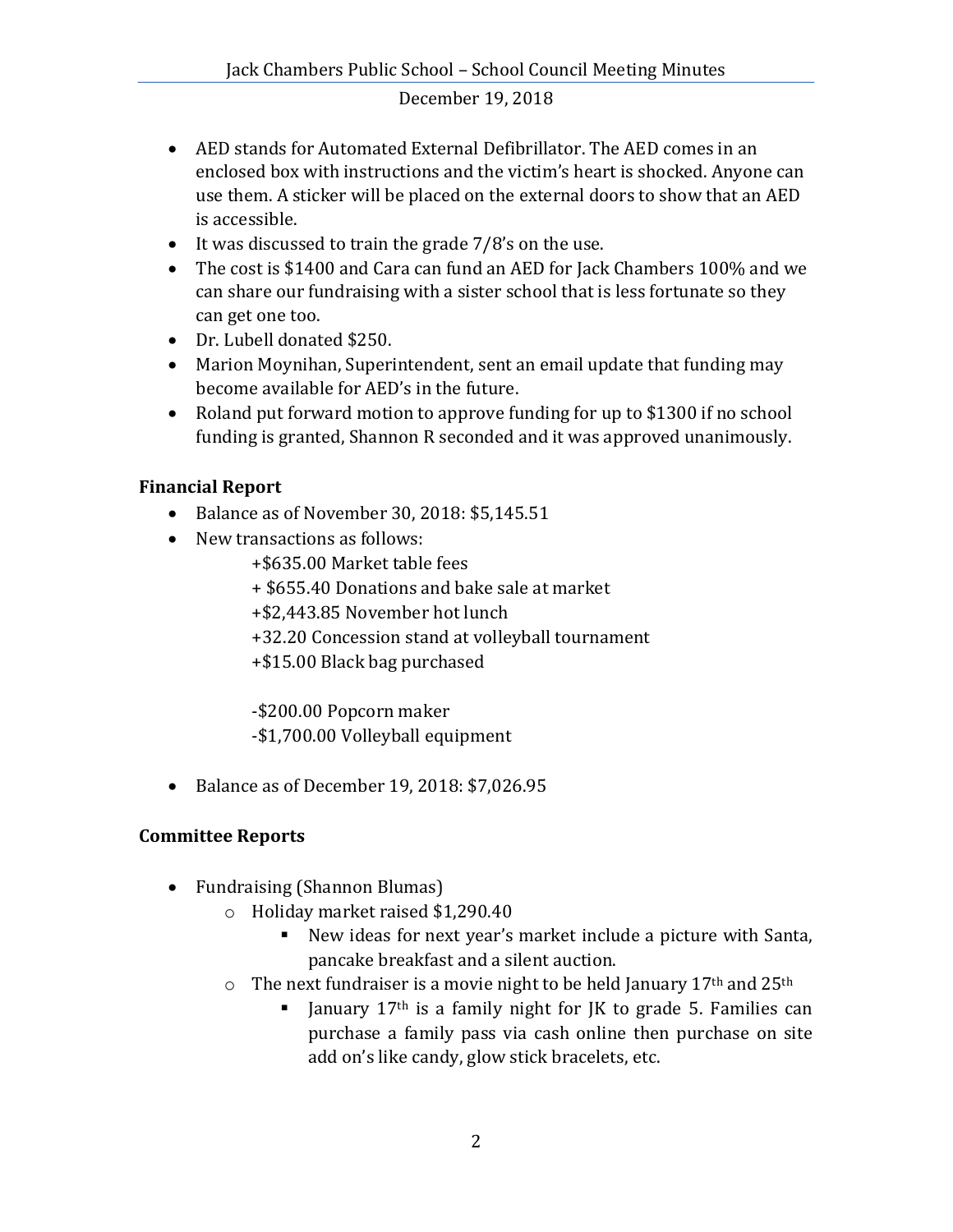- I anuary  $25<sup>th</sup>$  will be for grades 6,7,8 to come on their own. A combo pass will be available via cash online in addition to the on site add on's available for cash.
- **Fundraising proceeds proposed to purchase technology used in** the students ages that attend the movie nights. Shannon R put forward a motion to approve use of fundraising, seconded by Becca - voted 12 in favour and 2 in opposition.
- o Looking for more volunteers, inside and outside of School Council talked about posting specific jobs on Facebook for parents to sign up.
- Safe Travel Plan (Mary Jane Snoeks)
	- o Committee formed and met December 10th
		- Public health nurse was at initial committee meeting and the purpose of the safe travel plan is to increase walking to school, safety walking to school and engagement.
		- The plan has 3 phases:
			- $\bullet$  1<sup>st</sup> phase is set up and promotion of safe travel plans.
			- 2<sup>nd</sup> phase is data collection (most intensive) including:
				- o Family surveys at home and older grades (4-8) do it at school
				- o Traffic counts over 3 days by parent volunteers
				- o A review of the data by a larger team including City of London officials, parents, police, board members including a 3 hour walkabout. Then the group will discuss and develop an action plan.
				- $\bullet$  3<sup>rd</sup> phase is the implementation and maintenance of the plan.
				- Possible outcomes are crosswalks, safe cycling training, no idling zones, etc.
		- Timeline is 7-10 weeks looking to begin in February to be implemented in September.
		- Need more people to be involved. Ingrid to communicate with staff and students.
		- School Council was asked for help with promotion and data collection and then depending on the recommendations looking for budgetary assistance.
		- Zii put forward a motion to support the Safe Travel Plan, seconded by Becca – voted 13 in favour and 1 in opposition.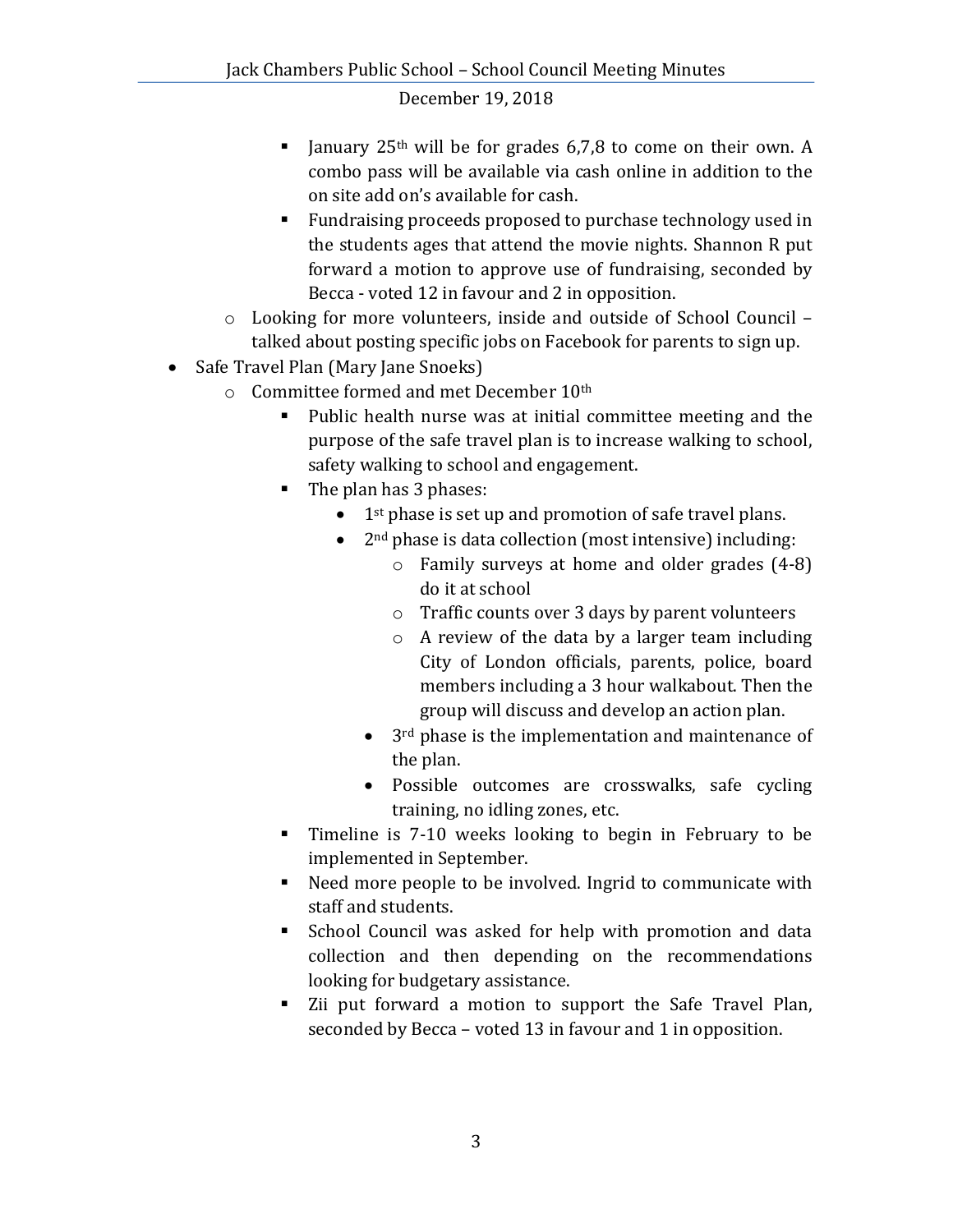Next committee meeting January 17, 2018 at 4 pm in Ingrid's office.

### **New Business**

- o Designated Fundraising:
	- Forest of Reading: cost \$1,013.22. The program's purpose is to promote Canadian authors at all grade levels. The school purchases the books at a discount and a reading activity is created for primary students and the older grades share the books. Students that have read at least 5/10 get to go to Western Fair and meet some of the authors and learn about the writing process.
		- Shannon R. put forward motion to approve funding, Roland seconded and it was approved unanimously.
	- Instrument repairs: up to  $$1,000$ 
		- \$7,300 was requested at the October meeting by the music department.
		- The school did not receive the contest grant, there is one grant still pending and the board provided \$3,000.
		- Idea presented by Shannon B. for each class to donate a basket to be raffled at the coffee house and the highest grossing class basket wins an ice cream sundae party.
		- Becca put forward motion to approve funding, Sandra seconded and it was voted 11 in favour and 3 in opposition.
	- Graduation donation: \$1,000
		- The committee spends money on decorations and food. The DJ is donated by Spirit Club and the certificates and diplomas are provided by the School.
		- Historically Council has contributed \$1,000
		- Paul put forward motion to approve funding of \$1,000, Zii seconded and it was approved unanimously.
	- Chromebooks :  $$300 x3 = $900$ 
		- Becca put forward motion to approve funding, Shannon B seconded and it was approved unanimously.
	- Basketball equipment: up to \$1,000
		- Jerseys are tattered.